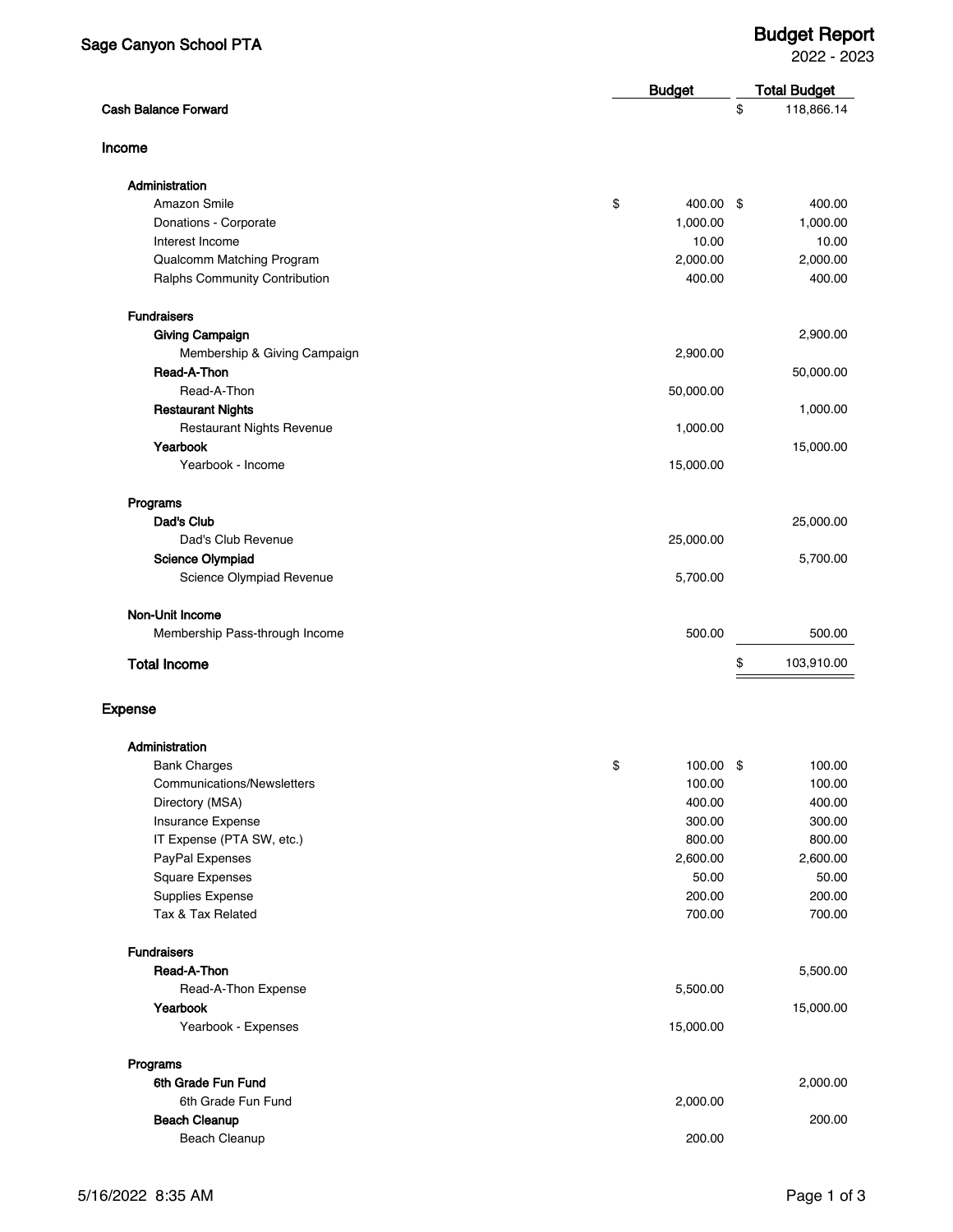## Sage Canyon School PTA Budget Report

2022 - 2023

|                                                           | <b>Budget</b> | <b>Total Budget</b> |
|-----------------------------------------------------------|---------------|---------------------|
| <b>Classroom Mini Grants</b>                              |               | 16,040.00           |
| <b>Classroom Mini Grants</b>                              | 16,040.00     |                     |
| <b>COVID-19 Emergency Fund</b>                            |               | 5,000.00            |
| COVID-19 Emergency Fund                                   | 5,000.00      |                     |
| <b>Coyote Book Club</b>                                   |               | 2,760.00            |
| Coyote Book Club Expense                                  | 2,760.00      |                     |
| <b>Coyote Breakfast</b>                                   |               | 300.00              |
| Coyote Breakfasts                                         | 300.00        |                     |
| Dad's Club                                                |               | 25,000.00           |
| Dad's Club Expenses                                       | 25,000.00     |                     |
| Earth Day                                                 |               | 400.00              |
| Earth Day                                                 | 400.00        |                     |
| <b>Educational Program</b>                                |               | 5,000.00            |
| <b>Educational Program Subscriptions</b>                  | 5,000.00      |                     |
| <b>Fall/Spring Community Events</b>                       |               | 15,000.00           |
| <b>Fall/Spring Community Events</b>                       | 15,000.00     |                     |
| <b>Garden Club</b>                                        |               | 2,000.00            |
| Garden Club                                               | 2,000.00      |                     |
| <b>Gift to School</b>                                     |               | 12,000.00           |
| Gift to School - General                                  | 12,000.00     |                     |
| <b>Ice Cream Social</b>                                   |               | 1,000.00            |
| Ice Cream Social                                          | 1,000.00      |                     |
| <b>Imagination Machine</b>                                |               | 1,880.00            |
| <b>Imagination Machine</b>                                | 1,880.00      |                     |
| <b>International Night</b>                                |               | 500.00              |
| <b>International Night</b>                                | 500.00        |                     |
| <b>Math Club</b>                                          |               | 1,400.00            |
| Math Club Expense                                         | 1,400.00      |                     |
| <b>Red Ribbon Day</b>                                     |               | 400.00              |
| Red Ribbon Day                                            | 400.00        |                     |
| <b>Safety Patrol</b>                                      |               | 875.00              |
| <b>Safety Patrol</b>                                      | 875.00        |                     |
| <b>Science Fair</b>                                       |               | 600.00              |
| Science Fair                                              | 600.00        |                     |
| <b>Science Olympiad</b>                                   |               | 9,666.00            |
| Science Olympiad Expense                                  |               |                     |
|                                                           | 9,666.00      |                     |
| <b>Staff Appreciation Week</b>                            |               | 4,500.00            |
| <b>Staff Appreciation Week</b><br><b>Staff Breakfasts</b> | 4,500.00      |                     |
| <b>Staff Breakfasts</b>                                   |               | 600.00              |
|                                                           | 600.00        |                     |
| Staff Grab-n-Gos                                          |               | 1,600.00            |
| Staff Grab-n-Gos                                          | 1,600.00      |                     |
| STEAM+ Support Art, Science, Tech, PE                     |               | 4,000.00            |
| STEAM+ Support Art, Science, Tech, PE                     | 4,000.00      |                     |
| <b>Student Assemblies</b>                                 |               | 350.00              |
| <b>Student Assemblies</b>                                 | 350.00        |                     |
| <b>Study Buddies</b>                                      |               | 200.00              |
| <b>Study Buddies</b>                                      | 200.00        |                     |
| <b>Talent Show</b>                                        |               | 500.00              |
| <b>Talent Show</b>                                        | 500.00        |                     |
| <b>Non-Unit Expense</b>                                   |               |                     |
| Membership Pass-through Expense                           | 500.00        | 500.00              |
| <b>Total Expense</b>                                      |               | \$<br>140,021.00    |